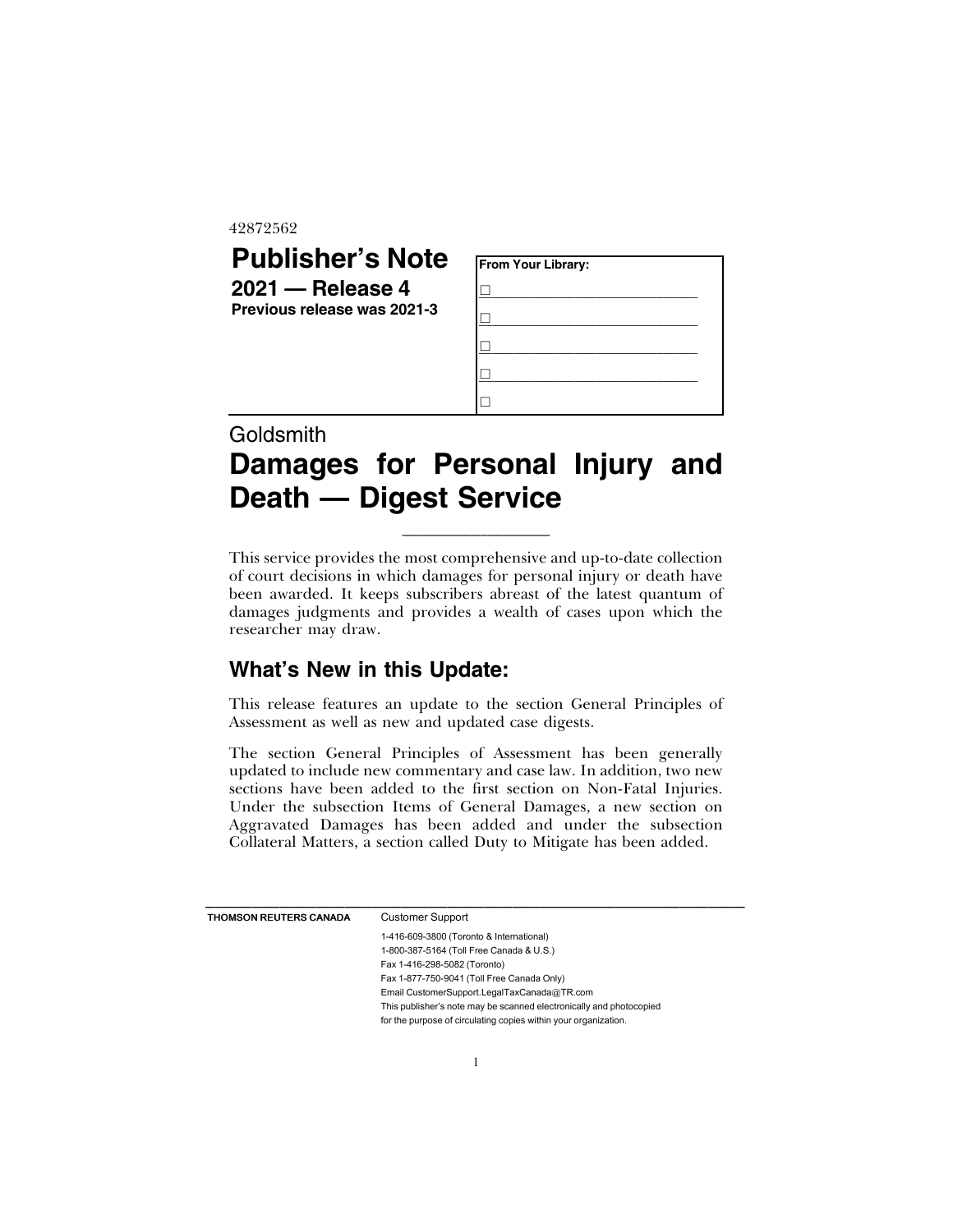#### **Case Law Highlights**

Plaintiff suffered mental distress as a result of wrongful denial of insurance benefits. Plaintiff had been diagnosed with major depressive disorder with anxious features. She took a medical leave from work at that time. Defendant, her short and long-term disability insurer, provided her with benefits coverage until she attempted a gradual return to work. By the time plaintiff was up to four days of work per week, but her treating psychiatrist advised that there had been a worsening of her depressive disorder and she should be maintained at three days per week. In spite of this, defendant terminated her benefits as of the date originally scheduled for her return to full-time work. Defendant's breach of the duty of good faith caused plaintiff mental distress that was in the reasonable contemplation of the parties. Defendant's approach to plaintiff's claim was neither balanced nor reasonable. Defendant's unbalanced approach caused plaintiff significant distress, leaving her feeling unacknowledged and unheard. She felt betrayed and felt that she was being accused of lying and malingering when her situation was real and really not debatable. Defendant's failure to acknowledge the seriousness of plaintiff's condition was particularly difficult for her. This occurred during a period of vulnerability, particularly for an insured person experiencing anxiety and depression. It was reasonably foreseeable that defendant's unbalanced conduct would cause plaintiff's heightened distress. For mental distress, O'Brien (J.) awarded plaintiff general damages in the amount of \$10,000.

*Kardaras v. Sun Life Assurance Company of Canada*

#### 2020 CarswellOnt 12310 (Ont. S.C.J.)

Plaintiff, training to be a nurse, suffered injuries when her vehicle was struck from behind. Prior to the collision plaintiff suffered asymptomatic degenerative spinal changes and prior migraine headaches. As a result of the collision plaintiff suffered soft-tissue injuries to her neck, upper back, and lower back, and began to experience different and more frequent headaches than the migraine headaches she had previously suffered on a long-term basis. Her ongoing headaches were caused by the collision. Her symptoms impacted her ability to work and complete the hours required to further her qualifications. As a result of the impact of her symptoms on her life, plaintiff developed mood difficulties. While treatment and time lead to improvement, plaintiff's symptoms did not resolve. As a result of her ongoing symptoms, the range of employment options open to plaintiff, and consequently her marketability, would continue to be restricted. Holmes (H.) J.